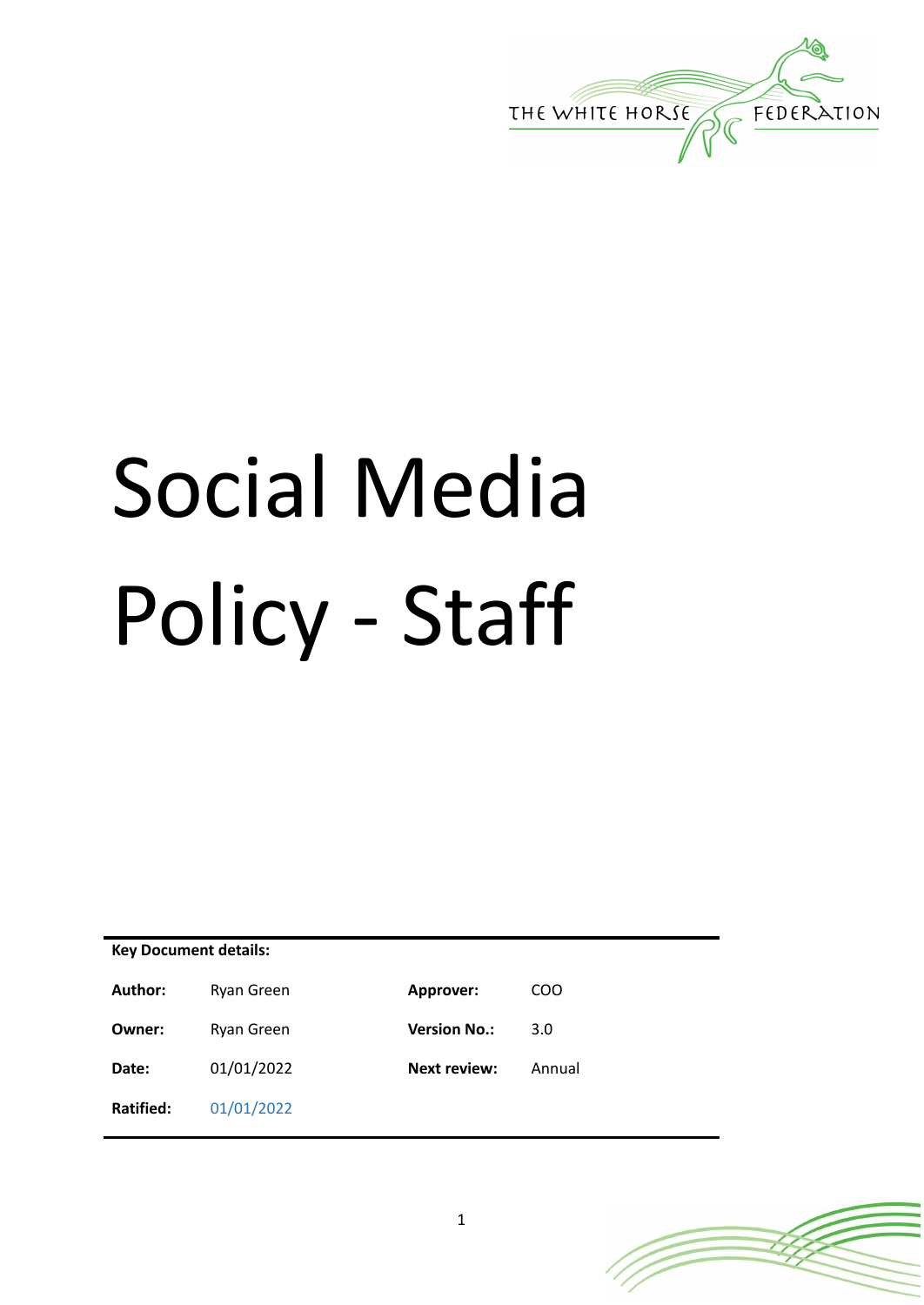

## **1. Introduction**

## **1.1. Statement**

The policy is required to ensure all employees have a group of rules to follow when using social media across numerous platforms and services. This will help keep them safe and raise awareness of the risks involved.

## **1.2. Aim and purpose**

This policy outlines expectations regarding the safe and responsible use of social media to safeguard staff, the school and the wider community. Examples of social media may include blogs, wikis, social networking, forums, bulletin boards, multiplayer online gaming, apps, video/photo sharing sites, chatrooms, instant messenger and many others. This policy also covers specific use of YouTube.

## **1.3. Who it applies too**

All TWHF staff, volunteers, Local Governing Board and Director Members, visitors, community users and contractors.

## **2. Policy**

## **2.1. Description**

All members of the school's community are encouraged to engage in social media in a positive, safe and responsible manner. Information about safe and responsible use of social media will be communicated clearly and regularly to all members of the schools community.

## **2.2. Permissive/ non permissive**

## **Official school social media**

- Use of social media sites by the school will only take place with clear educational or community engagement objectives with specific intended outcomes e.g. increasing parental engagement, admissions, recruitment, good news, etc…
- Persons using the official social media channels must be formally approved by the trust's Marketing Team and school principal.
- All new social media channels should not be set up without express permission from the trust's Marketing Team and school principal.
- All permitted new social media channels must be set up in accordance with the trust's Marketing Team's directive and authentication details should be shared with the Marketing Team and school principal.
- Members of staff running official school social media channels will be aware of the required behaviours so that the sites are used safely, responsibly and in accordance with local and national guidance and legislation.
- All communication on official school social media platforms will be clear, transparent and open to scrutiny from the trust's Marketing Team and school principal.

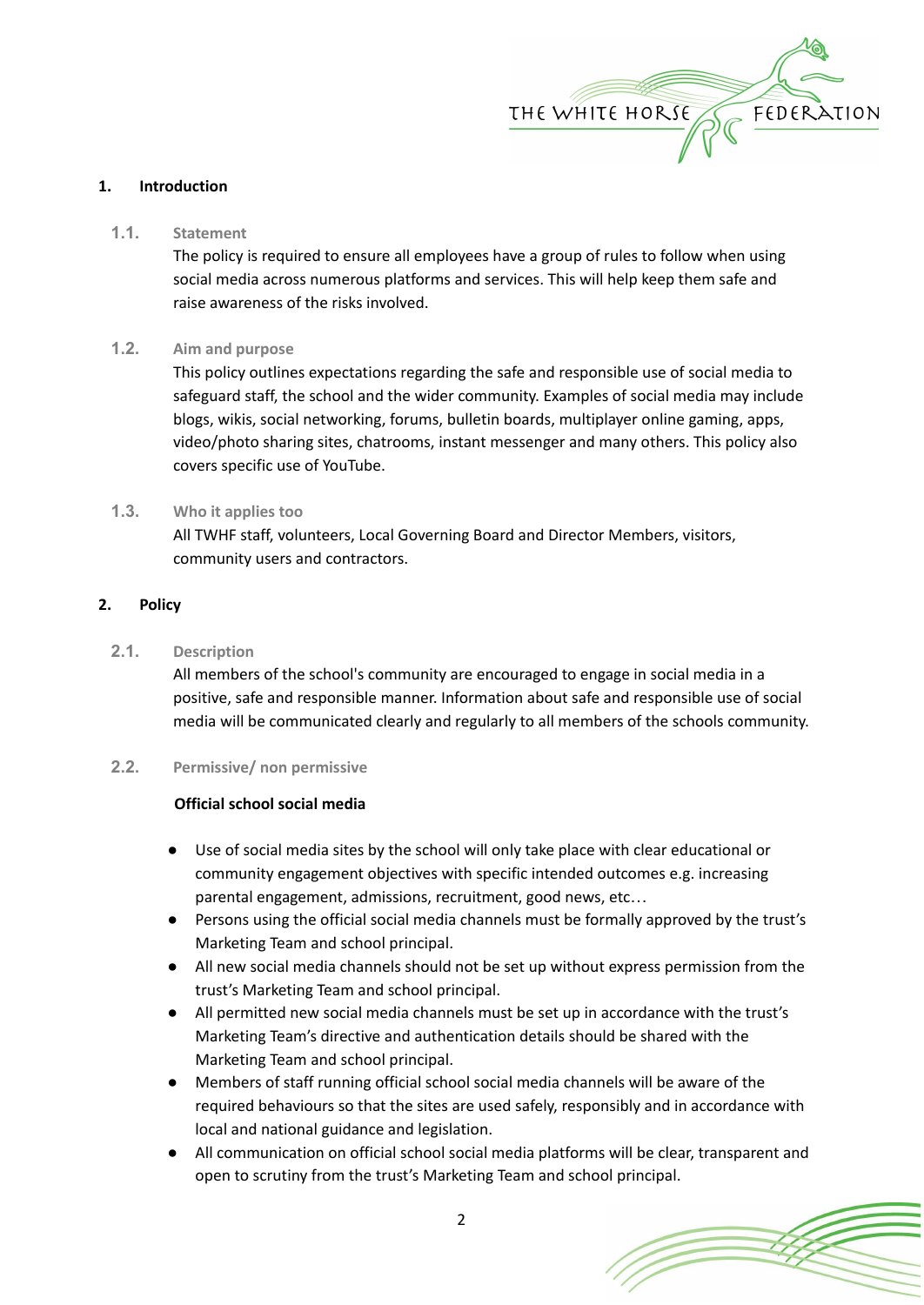

- Any online publication on official school social media sites will comply with legal requirements including the Data Protection Act 1998, right to privacy conferred by the Human Rights Act 1998, or similar duty to protect private information and will not breach any common law duty of confidentiality, copyright etc.
- Official social media use by the school will be in line with existing marketing policies including the use of images, use of BYOD, behavior and child protection.
- Information about safe and responsible use of school social media channels will be communicated clearly and regularly to all members of the school community.
- Principals are responsible be aware of account information and relevant details for social media channels in case of emergency such as staff absence.

Parents/carers and students will be informed of any official school social media use, along with expectations for safe use and school action taken to safeguard the community.

Public communications on behalf of the school will, where possible, be read and agreed by at least one other senior level colleague, the trust's marketing team, or the school principal.

The school social media account will link back to the school website to demonstrate that the account is official. Where verification is possible e.g (Twitter Tick), this should be used.

# **Staff representing the school on official school social media channels should:**

- Be professional at all times and an ambassador for the school.
- Disclose their official role/position but always make it clear that they do not necessarily speak on behalf of the school.
- Be responsible, credible, fair and honest at all times and consider how the information being published could be perceived or shared.
- Always act within the legal frameworks they would adhere to within school, including libel, defamation, confidentiality, copyright, data protection as well as equalities laws.
- Ensure that any image posted on the school social media channel has appropriate written parental consent.
- Not disclose information, make commitments or engage in activities on behalf of the school unless they are authorised to do so.
- Inform their line manager, the school online safety lead and/or the head teacher of any concerns such as criticism or inappropriate content posted online.
- Not engage with any direct or private messaging with students or parents/carers through social media and should communicate via school communication channels. Staff can acknowledge any direct message or private message to inform the sender this will be passed onto the relevant people within the school or to suggest other forms of communication e.g. using an official email.

## **Staff personal use of social media**

Personal use of social networking, social media and personal publishing sites will be

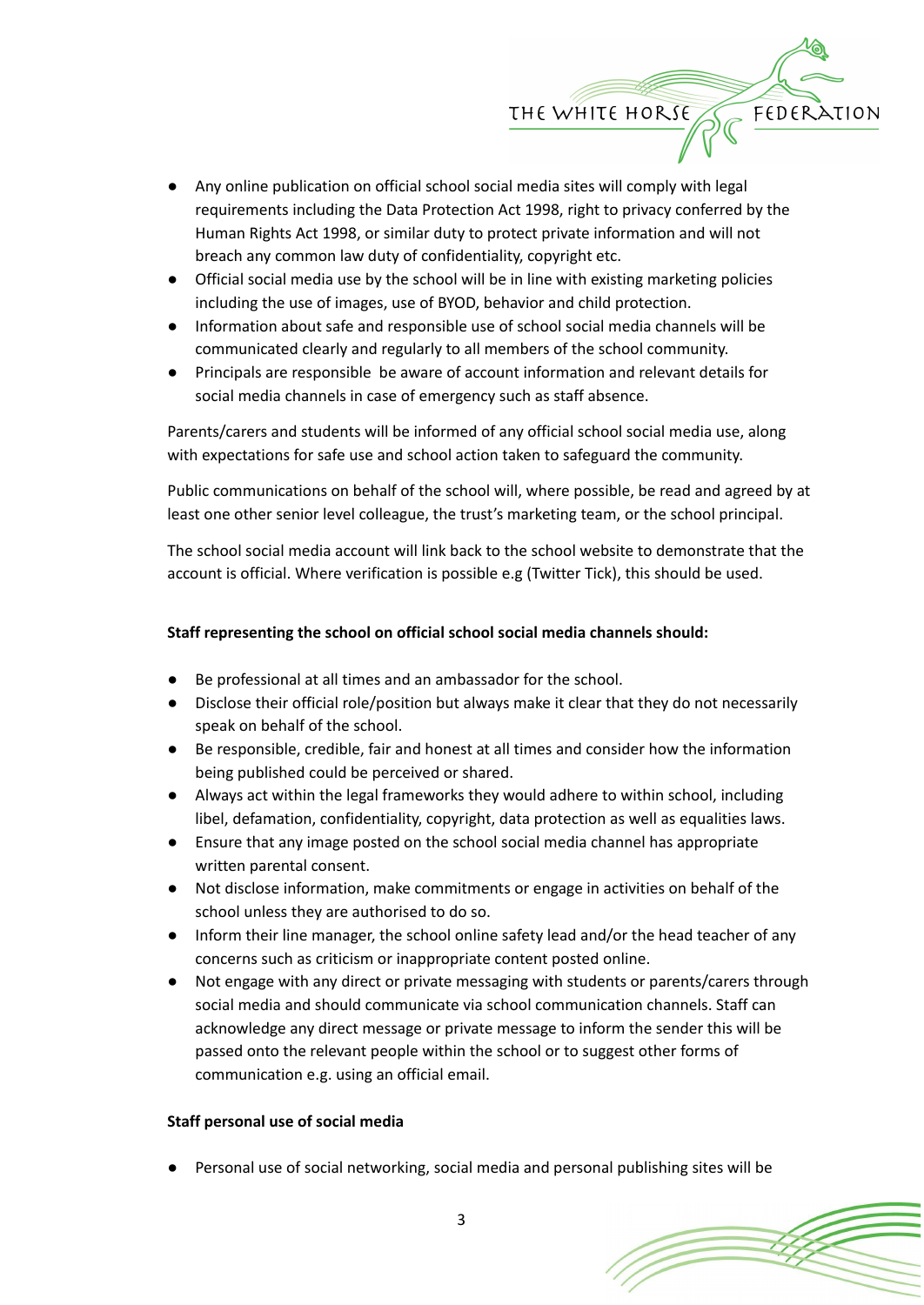

discussed with all members of staff as part of staff induction and will be revisited and communicated via regular staff training opportunities.

- Safe and professional behaviour will be outlined for all staff (including volunteers) as part of the school Acceptable Use Policy.
- All members of staff are advised not to communicate with or add as 'friends' any current or past students or current or past students' family members via any personal social media sites, applications or profiles. Any pre-existing relationships or exceptions that may compromise this will be discussed with your line manager, a member of the Senior Leadership Team or the Principal. If ongoing contact with students is required once they have left the school roll, staff will be expected to use existing school communication tools.
- All communication between staff and members of the school community on school business will take place via official approved communication channels (such as school email address or phone numbers). Staff must not use personal accounts to make contact with students or parents, nor should any contact be accepted, except in circumstances whereby prior approval has been given by the Principal.
- Any communication from students/parents received on personal social media accounts will be reported to the schools designated safeguarding lead.
- Staff will not share or discuss information they have access to as part of their job, including photos and personal information about students and their family members, colleagues etc.
- All members of staff are strongly advised to safeguard themselves and their privacy when using social media sites. This will include being aware of location sharing services, setting the privacy levels of their personal sites as strictly as they can, opting out of public listings on social networking sites, logging out of accounts after use and keeping passwords safe and confidential.
- All members of staff will carefully consider the information (including text and images) they post online and ensure that their social media use is compatible with their professional role and is in accordance with schools policies (safeguarding, confidentiality, data protection etc.) and wider legal framework.
- Members of staff will be encouraged to manage and control the content they post online and advice will be provided to staff via staff training and by sharing appropriate guidance and resources on a regular basis.
- Members of staff will notify the Senior Leadership Team immediately if they consider that any content in the past or present posted via any information and communications technology, including emails or social networking sites conflicts with their role in the school or would bring the school into disrepute.
- Members of staff will not identify themselves as employees of The White Horse Federation/ School on their personal social networking accounts. This is to prevent information on these sites from being linked with the school and also to safeguard the privacy of staff members and the wider school community.
- Members of staff will ensure that they do not represent their personal views as that of the school on social media.

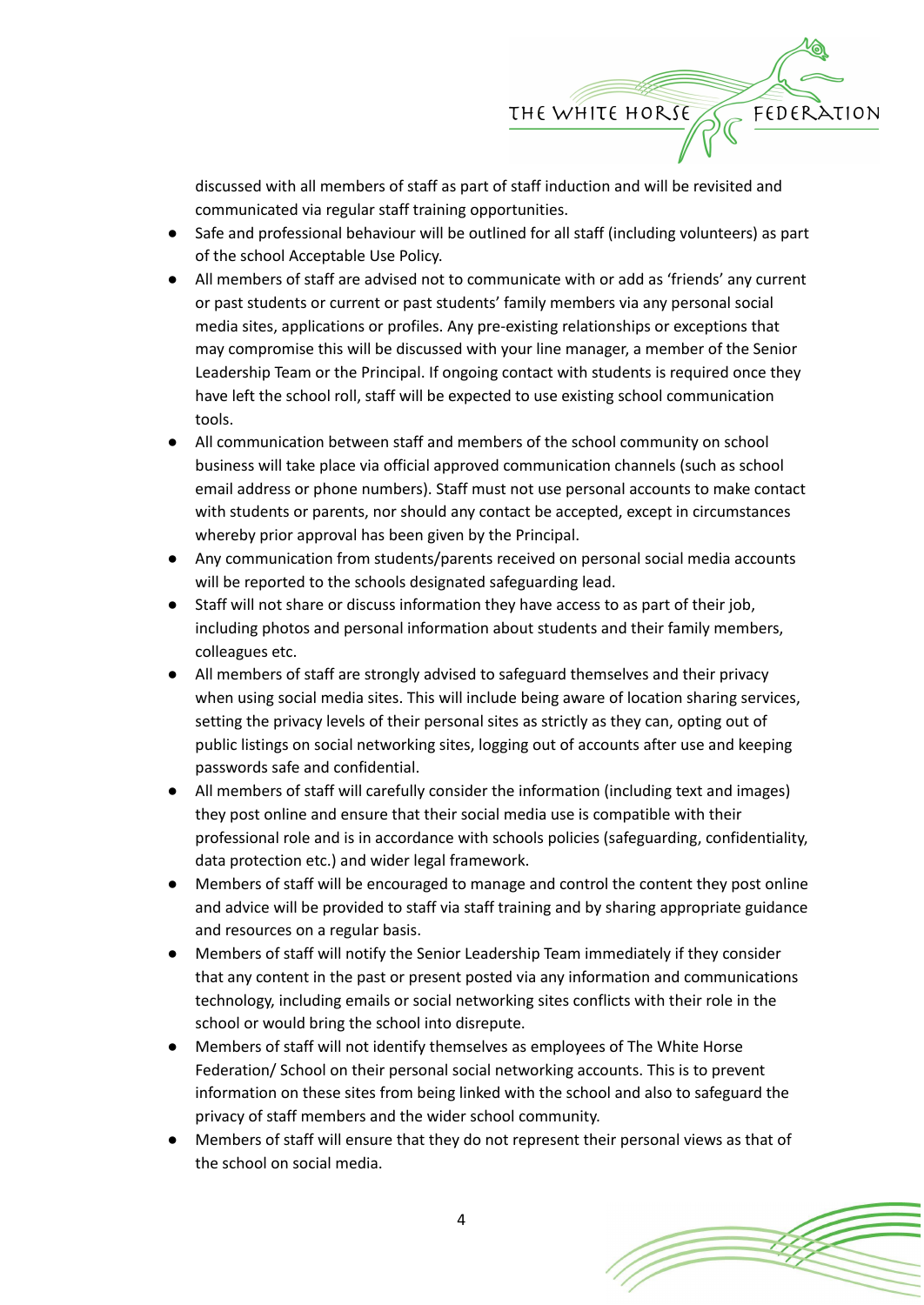

- School email addresses will not be used for setting up personal social media accounts.
- Members of staff who follow/like the schools social media channels will be advised to use dedicated professional accounts where possible to avoid blurring professional boundaries.

## **YouTube Policy**

The default policy for The White Horse Federation is that YouTube can be used within our school sites however, the decision to remove this locally can be made by the Principal of the school (see 3.3).

The school will control students and staff access to social media and social networking sites whilst on site and using school provided devices and systems. The use of social networking applications during school hours for personal use is not permitted unless otherwise agreed by the school principal.

# **2.3. Compliance**

Any breaches of school policy may result in criminal, disciplinary or civil action being taken. Action taken will be in accordance with the relevant school policies.

# **3. Key steps in the process**

# **3.1. Roles and responsibilities**

The roles and responsibilities for this policy are detailed in depth on the E-Safety and Online Safeguarding policy.

## **3.2. Procedures**

Any concerns regarding the online conduct of any member of the schools community on social media sites should be reported to the school leadership team and will be managed in accordance with existing school policies such as bullying, allegations against staff, behavior and safeguarding/child protection.

## **3.3. Local conditions statement**

In some circumstances, local conditions mean that delivery will require local specific changes in the procedures. However the core essence of the policy must be followed.

Please highlight below any school specific policy changes, this must be signed by the principal of the school and they're responsible for this change in policy guidelines.

## **School Social Media Policy**

The use of social media for personal use is (highlight in bold as required):

- A. Permitted during school hours
- B. Permitted during breaks and lunch periods
- C. Not permitted